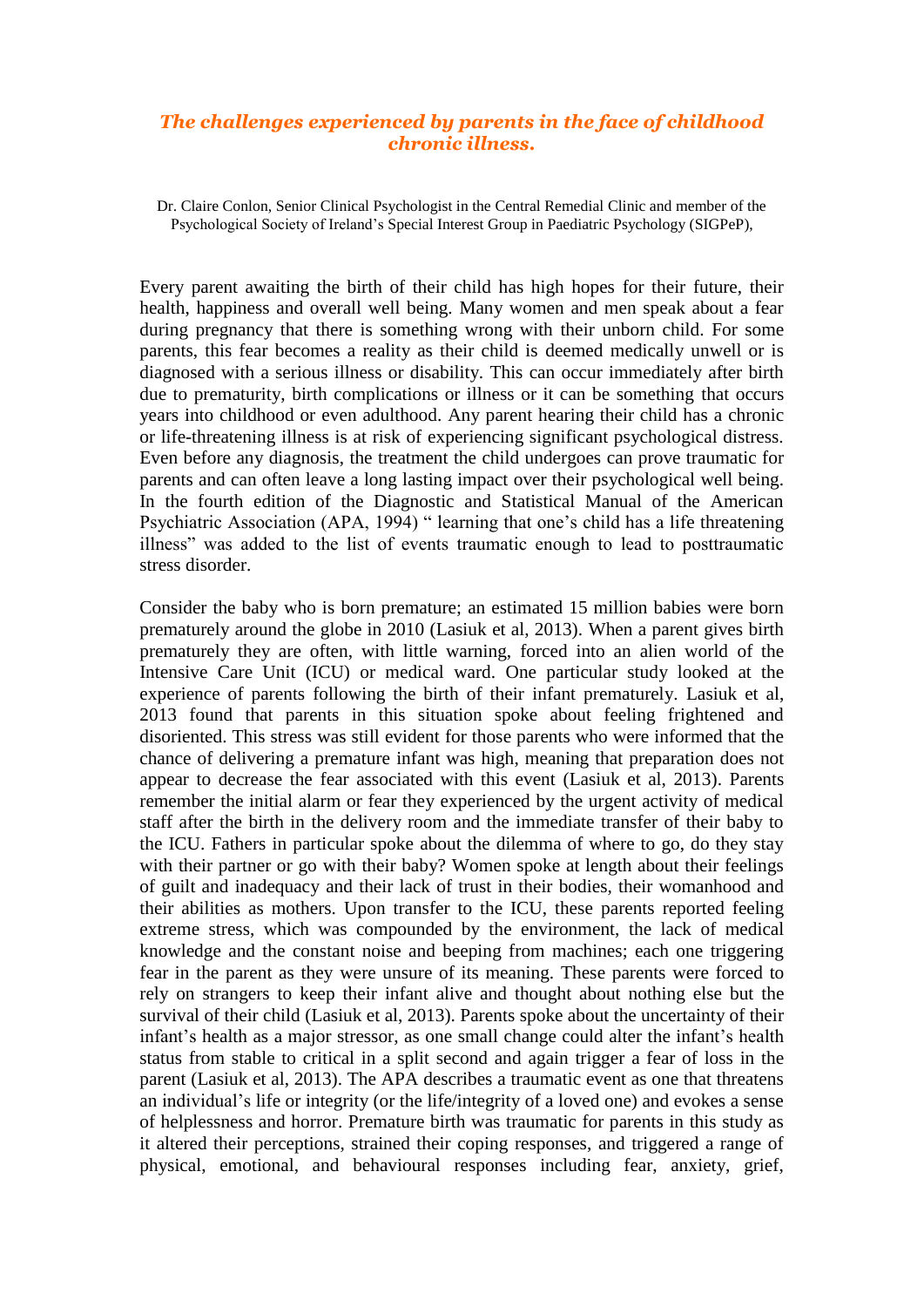depression, changes in appetite and sleep patterns and social withdrawal, (Lasiuk et al, 2013).

Past systematic review indicated that Post Traumatic Stress Disorder (PTSD) symptoms was not uncommon in parents of premature infants (Pierrhumbert et al., 2005) In one study they reported the rates of PTSD symptoms at 67 % for mothers with preterm infants (Holditch-Davis et al, 2003), another found all mothers of premature infants had significantly more rates of PTSD symptoms at 1-3 days, 14 days, 6 months and 14 months post birth (Kersting et al, 2004). While a more recent study, Jubinville et al, 2012, found that 3 years after birth of their premature infant, parents reported vivid memories related to the child's early life, their appearance, behaviour, pain, procedures and anxiety. Miles et al, 2007, reported that over half of mothers in their study (63%) had scores indicting significant risk of depression following the birth of their premature infant. They noted that this risk declined after 6 months for some mothers. However, mothers whose children remained in hospital or were rehospitalized or who reported ongoing worry about their infant, had more depressive symptoms throughout the first year of life. Studies have shown that parental trauma following the birth of a premature infant is less related to birth weight, Apgar scores or length of stay in ICU and is more related to the parental challenges about being unable to care for their child (Shaw et al, 2006). Factors such as being unable to hold their infant, unable to help their child, or care or protect them from procedures or pain were included in these difficulties.

These type of reactions and psychological difficulties are not just observed in parents of premature infants. Similarly in receiving a diagnosis of a congenital anomaly, parents speak about feeling a sense of shock around hearing that there is something wrong, as often they were unaware of any medical difficulties (Mitchell, 2004) and having to digest a lot of new and anxiety provoking information (Aitc, Zaccara, Trucchi et al, 2004). They also reported a sense of grief as the diagnosis is conceptualised as the loss of a healthy child (Jones, Statham & Solomou, 2005). There are also reports of reactions including shock (Chaplin et al, 2005), sadness and anxiety (Aitc, Zaccara, Nahom et al, 2004) and anger, guilt, despair and frustration (chaplin et al, 2005). These reactions often manifest in behaviours such as crying, isolation, sleeping and eating problems (Chaplin et al., 2005). Receiving a cancer diagnosis for your child has also been highlighted as one of the most severe stressors that a parent can experience (Kazak, 1998). Studies of parents whose child is facing a diagnosis and/or treatment for cancer showed increased levels of PTSD symptoms compared to parents of healthy children (Barakat et al., 1997; Brown et al, 2003). Further studies reported that these increased symptoms persist for many years beyond the completion of the child's treatment. Kazak and colleagues (2005) found that 68% of mothers with children in active treatment for cancer, reported PTSD symptoms in the moderate to severe range. Further studies speculated that the initial diagnosis may cause an increase in post traumatic symptoms but the real increase in symptoms occurred when children were engaged in active treatment (Weiss & Marmar, 1997; Kazak et al., 2005).

Apart from the emotional difficulties outlined around coping with their child's chronic illness, parents often endure further distress when facing the everyday burdens of trying to organise everyday life outside the hospital. Parents in many studies speak about the financial strain of having a child with medical difficulties,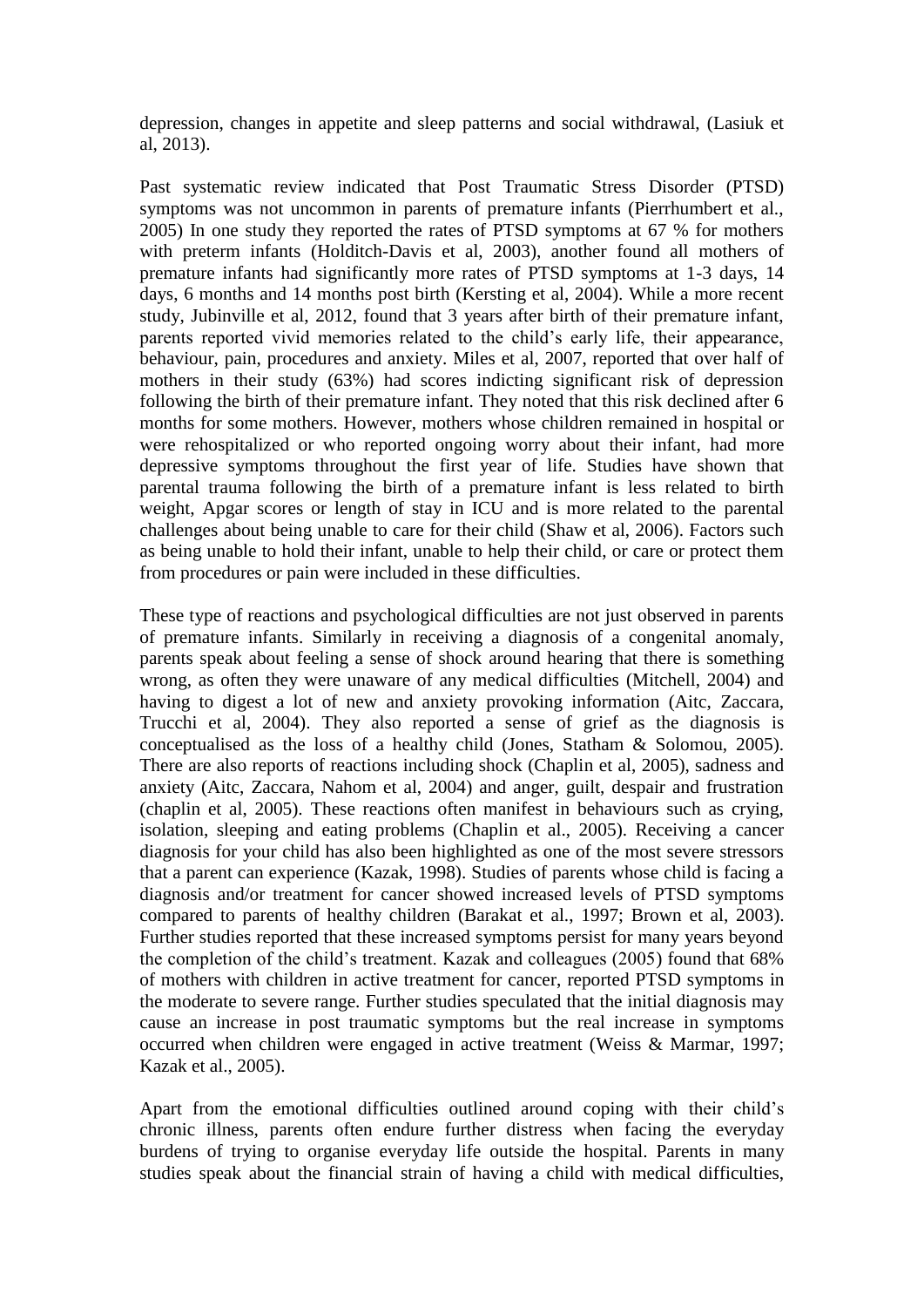particularly for men and women who are self employed and those who were already struggling financially prior to the illness (Lasiuk et al, 2013). Other reported sources of financial stress included childcare for other children, transportation and parking, specialist equipment and eating costs while staying at the hospital (Lasiuk et al, 2013).

There are many things that parents felt helped them to cope with this very difficult time;

- Hope played a big role in managing their future coping.
- Parents benefit from psycho education at the point of diagnosis around common emotional reactions to a chronic illness of any kind (Fonecca et al., 2011).
- Following this finding specific ways to help parents to understanding their needs and feelings and find ways to help them cope with the symptoms of anxiety and trauma that they face are all very important aspects.

The first few moments and days after a diagnosis were critical in determining the future adaption to these new set of difficulties (Doherty et al, 2009). It is very important that all parents deemed at risk for development of PTSD symptoms or psychological distress receive access to a Paediatric Psychologist in order to reduce the severity of the symptoms and to reduce future psychological distress. One study found that women who received psychological intervention had fewer symptoms of PSTD than did controls. They also had fewer feelings of self-blame, and were more confident about future pregnancies (Gamble et al 2005). Another study found that when psychological therapy is delivered between 1 month and 6 months after the incident, there is evidence suggesting it is effective for people at risk of developing chronic [PTSD](http://www.ncbi.nlm.nih.gov/books/n/nicecg26/abbreviations.gl1/def-item/abbreviations.gl1-d31/) (NICE Guidelines, 2005).

Dr. Claire Conlon's website has a parents workshop on understanding anxiety and trauma around medical complications with your child or birth trauma of any kind.

## References

Aite, L., Trucchi, A., Nahom, A., Casaccia, G., Zaccara, A., Giorlandino, C., & Bagolan, P. (2004). Antenatal diagnosis of diaphragmatic hernia: Parents' emotional and cognitive reactions. *Journal of Pediatric Surgery, 39*(2), 174-178. doi:10.1016/j.jpedsurg.2003.10.010

American Psychiatric Association. (1994). Diagnostic and statistical manual of mental disorders (4th ed.). Washington, DC: Author.

Barakat, L. P., Kazak, A. E., Meadows, A. T., Casey., R., Meeske, K., & Stuber, M. L. (1997). Families surviving childhood cancer: A comparison of posttraumatic stress symptoms with families of healthy children*. Journal of Pediatric Psychology*, 22, 843-859.

Barker DJ, Osmond C, Simmonds SJ, Wield GA: The relation of small head circumference and thinness at birth to death from cardiovascular disease in adult life. BMJ 1993, 306:422-426.

Blencowe H, Cousens S, Oestergaard M, Chou D, Moller AB, et al: National, regional and worldwide estimates of preterm birth rates in the year 2010 with time trends for selected countries since 1990: a systematic analysis and implications. The Lancet 2012, 379(9832):2162-2172.

Brown, R. T. Madan-Swain, A., & Lambert, R. (2003). Posttraumatic stress symptoms in adolescent survivors of childhood cancer and their mothers. *Journal of Traumatic Stress,* 16, 309-318.